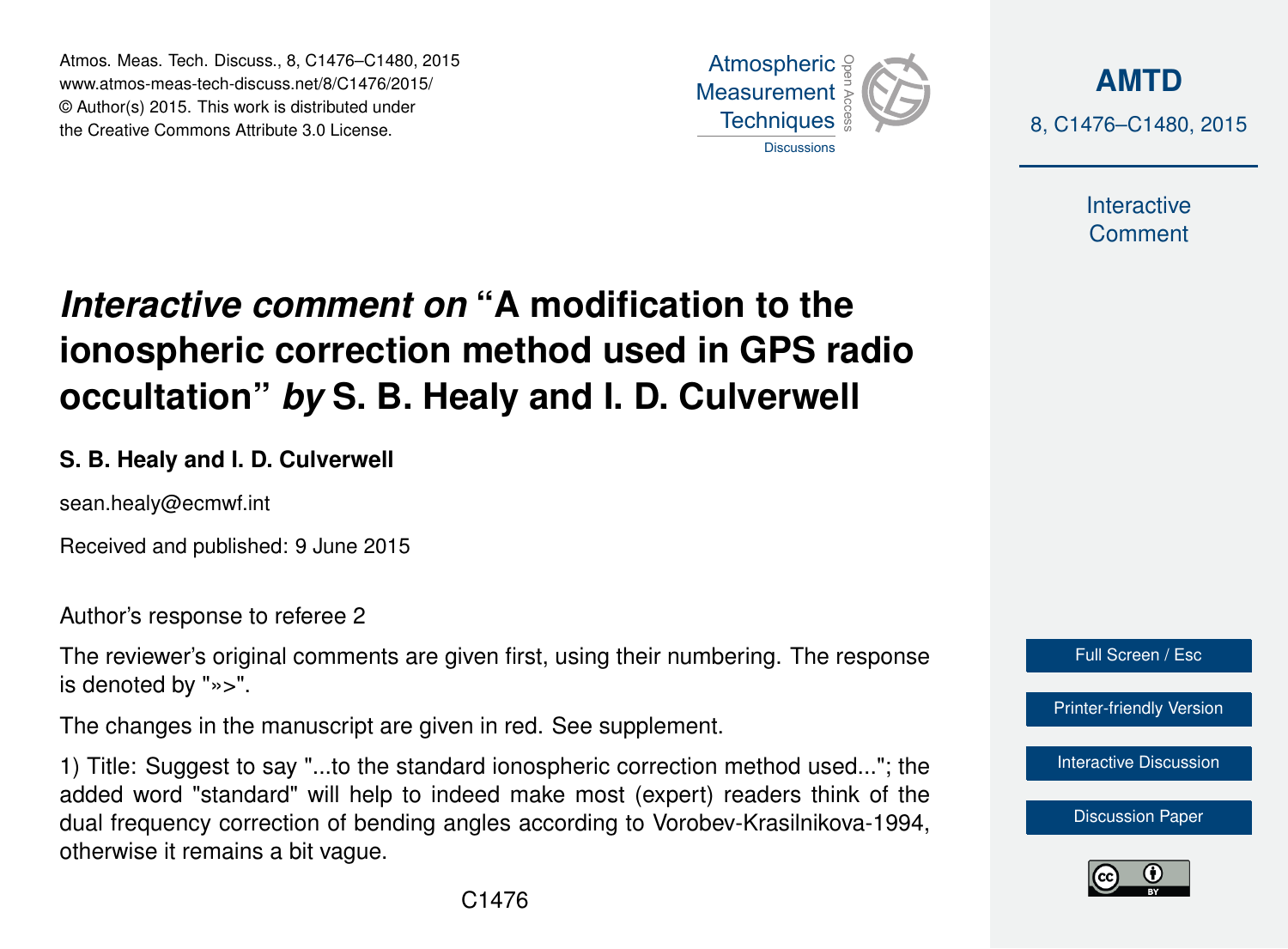»> We have added "standard" to the title, as suggested.

2) Introduction section: This section is well done, however, two aspects should receive better citation: 2a. the important ROTrends work on structural uncertainty was so far published by Ho et al. (2009), Ho et al. (2012), Steiner et al. (2013) - and since the AMT journal has no number-of-references restrictions clearly all three should be cited. It is therefore suggested to add also the Ho et al. (2009) and Ho et al. (2012) references in line 48. (Note, all additional references suggested here are listed at the bottom of this review, see below.)

»> The two Ho et al. papers have been cited, as suggested.

2b. lines 87 to 98 give a good brief intro on recent work on residual ionospheric errors (RIEs) but do not include any reference to the recent work by Liu et al. 2013 and 2015 based on simulations, which was somewhat complementary to the cited work of Danzer et al. (2013); I am just checking also this Liu et al. work, it could be added such like "Complementary to Danzer et al. (2013), Liu et al. (2013) and Liu et al. (2015) performed end-to-end simulations to investigate residual ionospheric errors remaining after the dual-frequency bending angle correction. They also found clear evidence for negative residual bending angle bias, although smaller in size than the observation based studies, likely since higher order ionospheric terms were not included in their simulation setup."

»> We have added a reference to the two Liu et al. papers as suggested, and added the following statement:

"Complementary to Danzer et al. (2013), Liu et al. (2013) and Liu et al. (2015) performed end-to-end simulations to investigate residual ionospheric errors remaining after the dual-frequency bending angle correction. They also found clear evidence for negative residual bending angle bias, although smaller in size than the observation based studies."

**[AMTD](http://www.atmos-meas-tech-discuss.net)**

8, C1476–C1480, 2015

**Interactive Comment** 

Full Screen / Esc

[Printer-friendly Version](http://www.atmos-meas-tech-discuss.net/8/C1476/2015/amtd-8-C1476-2015-print.pdf)

[Interactive Discussion](http://www.atmos-meas-tech-discuss.net/8/1177/2015/amtd-8-1177-2015-discussion.html)

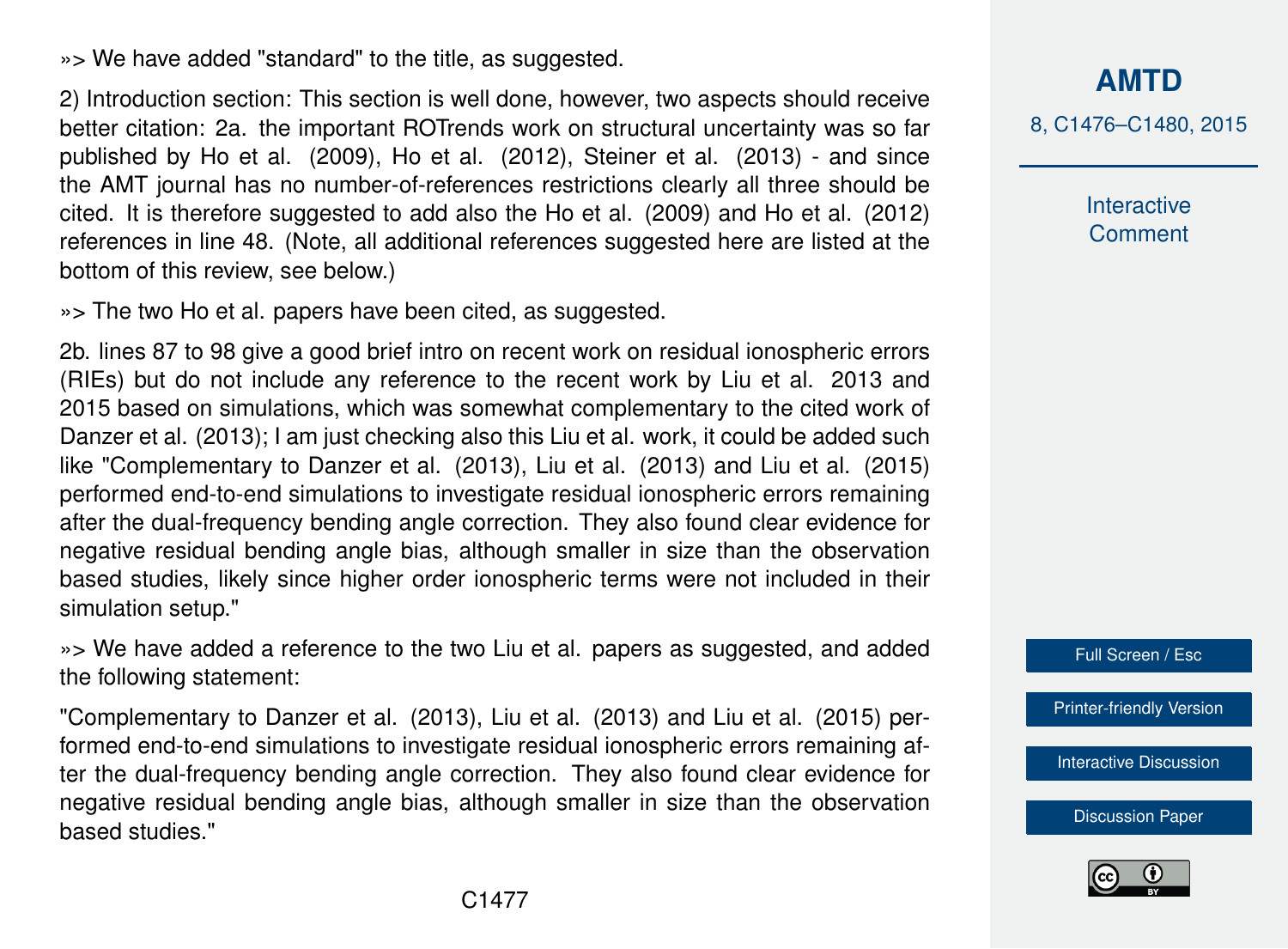C1478

2c. as a side note, also in line 176, in section 2, Liu et al. (2015) should complement the Danzer et al. (2013) reference cited there.

»> Reference to Liu et al. (2015) has been added.

3) Title of section 2:

Suggest better say "Ionospheric correction of GPS RO measurements" (and see also bullet 5 below)

»> The title of this section has been modified to "Modified ionospheric correction of GPS-RO bending angles".

4) Section 2, lines 196 to 198:

While the section 2 math derivation is mostly done in a concise yet still sufficiently understandable manner (with complementary details in appendix A), the formulation "...expand the denominator of the left hand side of equation 4 to estimate the secondorder term for both the L1 and L2 frequencies." appears a bit too brief. Readers can figure out with some more thinking, but please try to have a bit more clarification what exactly is done here to Eq.(4) - by improving this sentence to be more informative and/or by adding one more sentence (readers should not be forced to look back to VK94).

»> This section has been rewritten so that it is easier to derive Eq. 5 directly from the information in the text. Eq.4 has been modified so that it is now an expression for the bending angle that is second order in the electron density. The relevant binomial expansions used to derive Eq.4 are noted. The text now states that the standard ionospheric correction using Eq.3 on Eq.4 will produce the residual error, Eq.5.

5) Section, 2, end of section: Here is - or rather is missed in fact - what I see as the only more severe structural weakness of the paper: it appears that the key formula, the new advanced correction formula Eq.(9), is only introduced in the discussion and conclusions section 4! This is awkward given that section 2 is the intro to the "iono**[AMTD](http://www.atmos-meas-tech-discuss.net)**

8, C1476–C1480, 2015

Interactive **Comment** 



[Printer-friendly Version](http://www.atmos-meas-tech-discuss.net/8/C1476/2015/amtd-8-C1476-2015-print.pdf)

[Interactive Discussion](http://www.atmos-meas-tech-discuss.net/8/1177/2015/amtd-8-1177-2015-discussion.html)

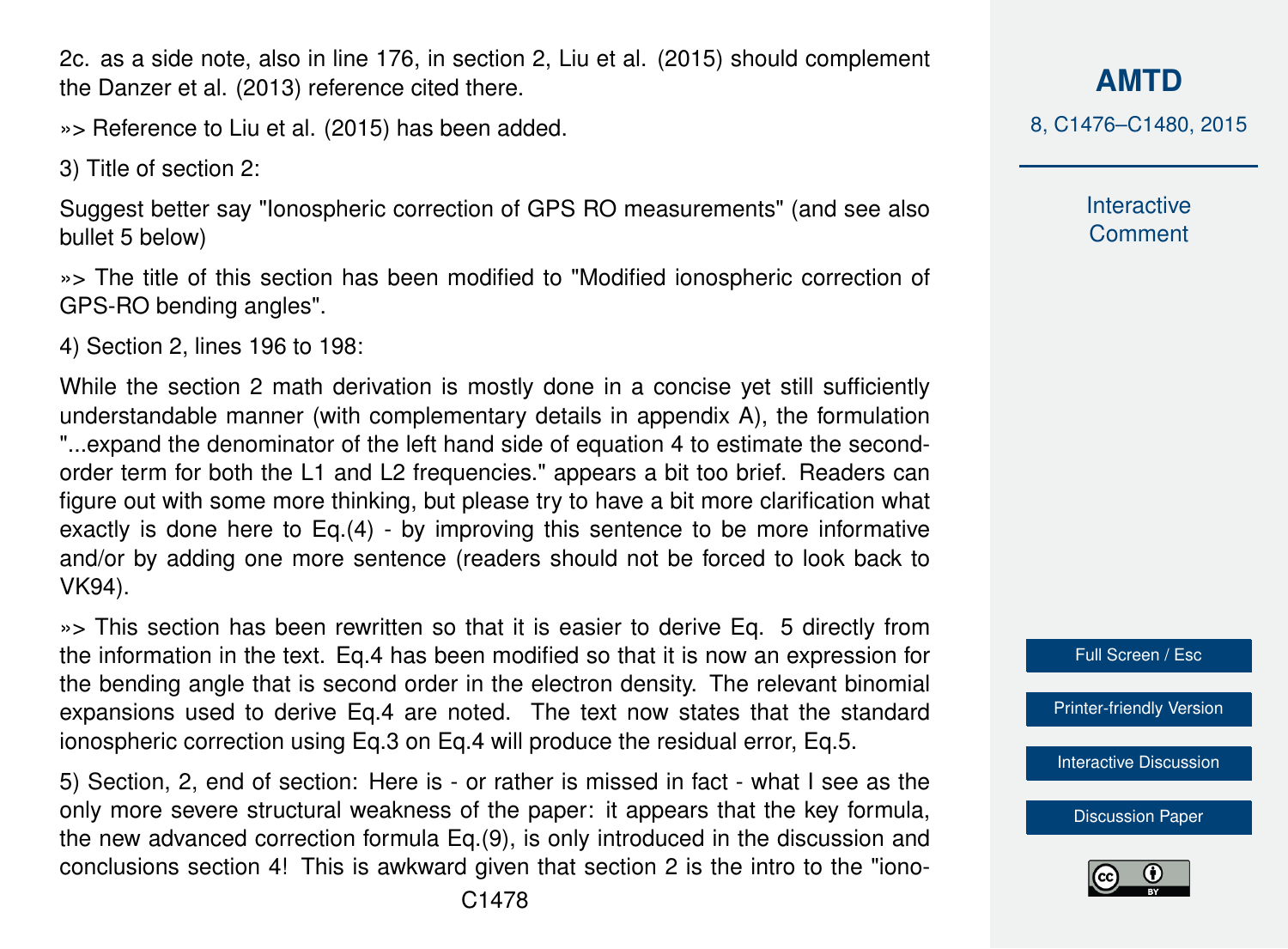spheric correction" and section 3 is "Results", all done before the key formula enters stage close to the end. I would suggest to extend section 2 and have Eqs (8) and (9) introduced here; I perceive it would be quite easier in this order to clearly comprehend what is demonstrated then by sections 3 and 4. Maybe, even name section 2 "Advanced ionospheric correction of GPS RO bending angles", making clear that here the advanced methodology is coming one-stop, as the key is extending the standard Eq. (3) to the advanced Eq. (9) (then becoming Eq.(7) after re-order).

»> Equation 9 has been moved into section 2 (now equation 6), as suggested. We now explicitly state that this is the new model we are proposing, and the physical justification for the new term will be given in section 3. We have kept Eq.8 in section 3.

6) Sections 3 and 4: Apart from what I said under bullet 5, I like these sections which give a pretty good account of what to expect from the advanced correction (including caveats), plus pointing to the companion paper by Danzer et al. Therefore I suggest just to implement bullet 5 above - extracting Eqs (7) and (9) plus proper text context forward to section 2, becoming Eqs (6) and (7) there - but otherwise keep this flow.

»> We have removed Eq.9 from Section 4, and modified the text accordingly.

7) Appendix and general remark:

7a. the equation in line 434, Eq.(A7), contains the term "TEC" which is awkward since one never should use multi-character symbols for a mathematical variable. Please substitute "TEC" by a mathematical symbol (typical candidates are an uppercase greek Tau\_e, or using Ne; cf. e.g. Syndergaard (2000) which you cite). Note, this "TEC" as well appears in other places such as Eq.(A8) and in surrounding texts.

»> We have replaced TEC with \tau e throughout the paper.

7b. finally there are also a couple of small typos, punctuation weaknesses, etc, especially throughout the Appendix, but also at a few places throughout the paper. Please give the full paper a very careful final copy-editing before it is published.

**[AMTD](http://www.atmos-meas-tech-discuss.net)**

8, C1476–C1480, 2015

Interactive **Comment** 



[Printer-friendly Version](http://www.atmos-meas-tech-discuss.net/8/C1476/2015/amtd-8-C1476-2015-print.pdf)

[Interactive Discussion](http://www.atmos-meas-tech-discuss.net/8/1177/2015/amtd-8-1177-2015-discussion.html)